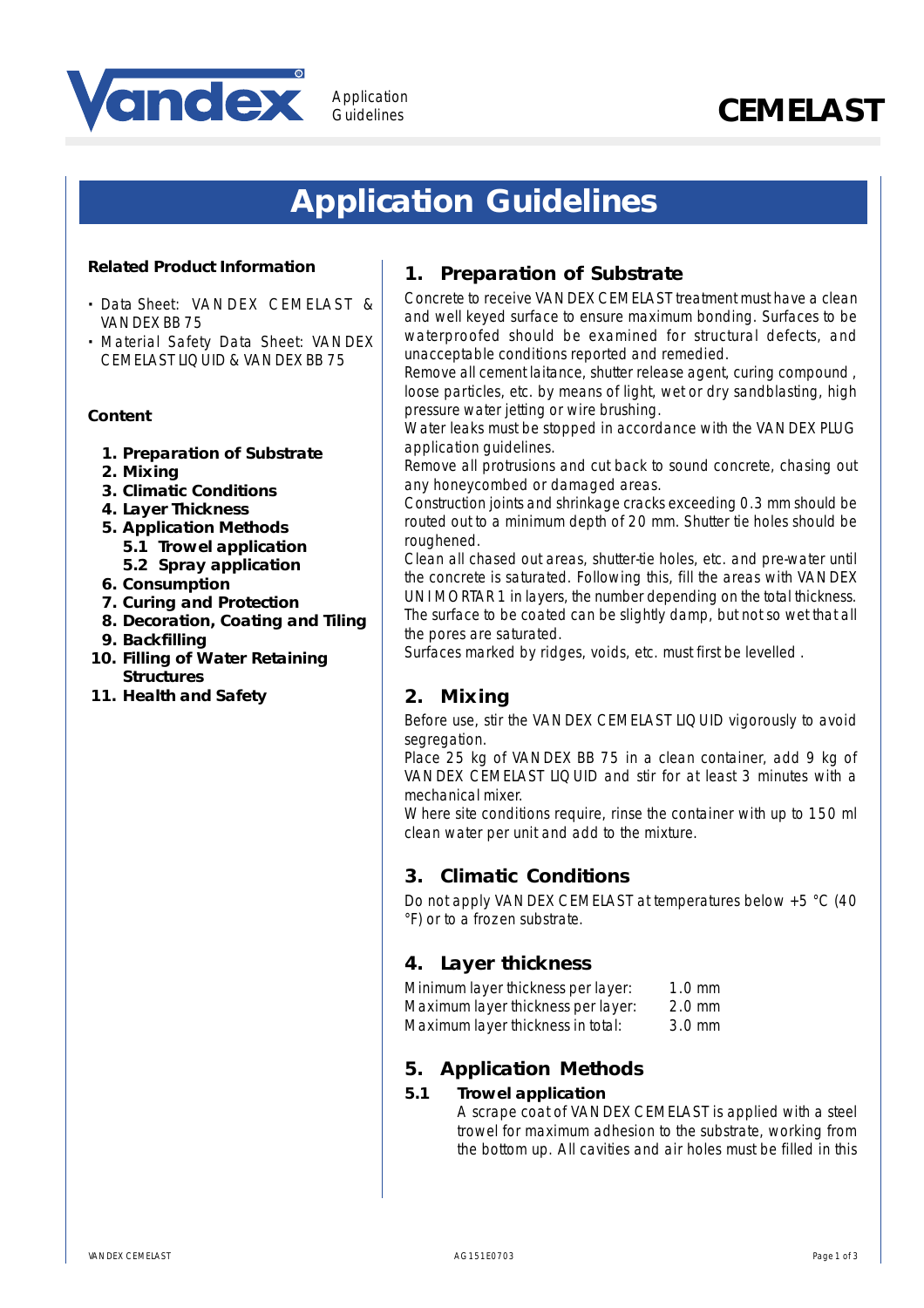

first step of the work, thereby excluding trapped air. The first layer is then applied to the specified thickness. VANDEX CEMELAST is applied in one or two layers as specified. If two layers are required it is recommended that the second layer is applied whilst the first layer is still tacky. The waiting time before applying the second layer is approx. 2 - 4 hours, but depends on local climatic conditions such as humidity, temperature, etc. The first layer must not be damaged during application of the second layer.

#### **5.2 Spray application**

VANDEX CEMELAST can be applied with a suitable fine mortar spraying device. The equipment required and the air used must be adjustable so that the optimum spray pattern can be achieved.

The nozzle diameter is approx. 6 mm, but depends on the spray gun used.

The compressor performance must be at least 5 bar pressure, delivering 500 l/min.

The first layer of VANDEX CEMELAST is applied using a circular motion with the spray nozzle held at a 90° angle to the substrate. The distance between the spray nozzle and the surface will depend on the spray gun/ compressed air used.

The material is then flattened with a suitable trowel. This operation levels the surface and increases adhesion to the substrate.

VANDEX CEMELAST is applied in one or two layers as specified. If two layers are required it is recommended that the second layer be applied whilst the first layer is still tacky. The waiting time before applying the second layer is approx. 2 - 4 hours, but depends on local climatic conditions such as humidity, temperature, etc. The first layer must not be damaged during application of the second layer.

In addition, it is recommended that the first layer is lightly textured using a suitable soft brush (e.g. wallpapering brush) whilst still plastic. This ensures maximum adhesion between the layers.

The final layer can be left as a spray finish or trowelled smooth. The spray finish provides an "orange peel" type texture which is easy to clean.

## **6. Consumption**

| <b>Ground conditions:</b> |                                               | <b>Minimum thickness</b><br>of layer: | Approx. minimum<br>quantity to be applied: |
|---------------------------|-----------------------------------------------|---------------------------------------|--------------------------------------------|
|                           | Ground moisture                               | $2.0 \text{ mm}$                      | 4 kg/ $m2$                                 |
| 2.                        | Pressureless surface water and seepage 2.0 mm |                                       | 4 kg/m <sup>2</sup>                        |
|                           | Hydrostatic pressure                          | $3.0 \,\mathrm{mm}$                   | 6 kg/ $m2$                                 |

Please refer to the relevant Vandex product specifications for more detailed information.

## **7. Curing and Protection**

The rate of setting and hardening will depend on the surrounding temperature and humidity.

For maximum effectiveness from your VANDEX CEMELAST treatment, it is essential that the layers are protected for at least 5 days against sun and wind.

Subsequent treatment must take place in such a way that the VANDEX CEMELAST is able to dry out completely before it comes into contact with water.

Surfaces treated with VANDEX CEMELAST should be protected from frost for at least 5 days. If necessary, cover with insulation mats.

## **8. Painting**

All surfaces treated with VANDEX CEMELAST, which are to be coated or painted, must be left to cure for at least 4 weeks.

The paint must have equivalent elastic properties to VANDEX CEMELAST and in addition it has to be water vapour permeable and alkali resistant.